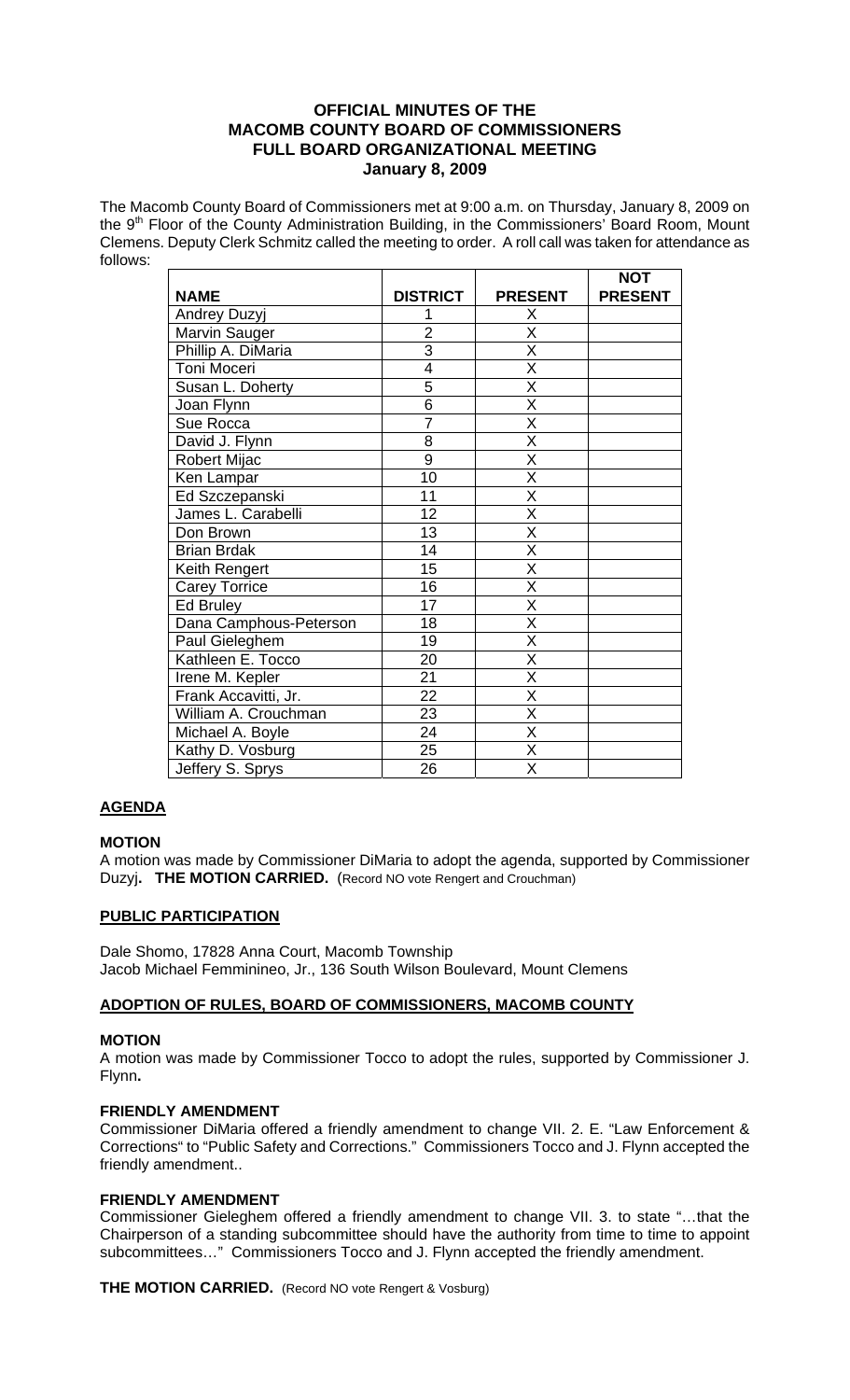## **ELECTION OF TEMPORARY CHAIRMAN**

## **MOTION**

A motion was made by Commissioner Gieleghem to elect Commissioner Duzyj as temporary chairman, supported by Commissioner Doherty**. THE MOTION CARRIED.** 

# **CHAIR**

Temporary Chairman Duzyj called for nominations for Chair.

#### **MOTION**

A motion was made by Commissioner Brdak to nominate Commissioner Gieleghem, supported by Commissioner DiMaria,. **THE MOTION CARRIED.** (Record NO vote Rengert)

## **COMMISSIONER GIELEGHEM WAS ELECTED CHAIR - TWO YEAR TERM ENDING DECEMBER 31, 2010.**

## **VICE-CHAIR**

Chair Gieleghem called for nominations for Vice-Chair.

#### **MOTION**

A motion was made by Commissioner Lampar to nominate Commissioner Tocco, supported by Commissioner Rocca,. **THE MOTION CARRIED.** 

## **COMMISSIONER TOCCO WAS ELECTED VICE-CHAIR - ONE YEAR TERM ENDING DECEMBER 31, 2009.**

#### **SERGEANT-AT-ARMS**

Chair Gieleghem called for nominations for Sergeant-At-Arms.

#### **MOTION**

A motion was made by Commissioner DiMaria to nominate Commissioner Joan Flynn, supported by Commissioner Tocco. **THE MOTION CARRIED**.

## **COMMISSIONER JOAN FLYNN WAS ELECTED SERGEANT-AT-ARMS – ONE YEAR TERM ENDING DECEMBER 31, 2009.**

#### **REFERRAL FROM 12-30-08 FULL BOARD MEETING: REPORT ON 2009 BUDGET REDUCTION MANDATE**

#### **MOTION**

A motion was made by Commissioner Crouchman to go into executive session to hear from Human Resources regarding labor negotiations before acting on this item, supported by Commissioner Bruley.

A roll call vote was taken to suspend the rules to go into executive session.

All voted yes.

## **THE MOTION CARRIED.**

## **EXECUTIVE SESSION**

The board entered executive session at 9:51 a.m. with it concluding at 10:41 a.m.

## **MOTION**

A motion was made by Commissioner Szczepanski, supported by Commissioner DiMaria, to take action for month of January.

## **FRIENDLY AMENDMENT**

Commissioner DiMaria made a friendly amendment to include that the layoffs will commence on February 3, 2009. Commissioners Szczepanski and DiMaria accepted the friendly amendment.

## **FRIENDLY AMENDMENT**

A friendly amendment was made by Commissioner Bruley to amend the motion to include "to discuss and possibly take action on the February and March list at the January  $22^{nd}$  board meeting."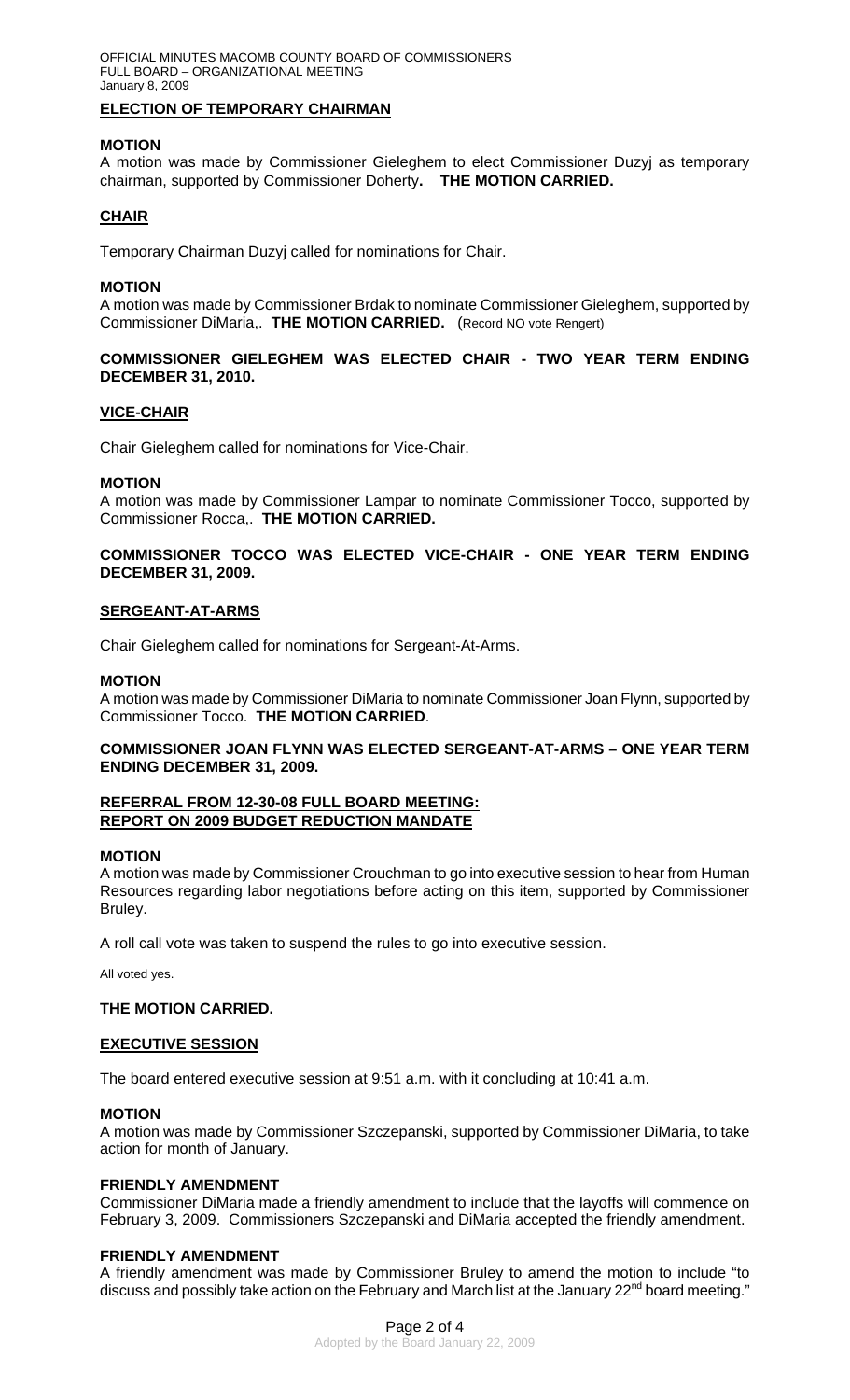OFFICIAL MINUTES MACOMB COUNTY BOARD OF COMMISSIONERS FULL BOARD – ORGANIZATIONAL MEETING January 8, 2009

Commissioners Szczepanski and DiMaria accepted the friendly amendment.

## **SUBSTITUTE MOTION**

A substitute motion was made by Commissioner Duzyj, supported by Commissioner Rocca, to approve all three months as listed on paperwork received today, remove the cuts to the Board office at this point of time and the Senior Legal Attorney.

## **FRIENDLY AMENDMENT**

A friendly amendment was offered by Commissioner Doherty to add to list of items to be removed from proposal the Sheriff's Department February & March \$255,000 items. Commissioners Duzyj and Rocca accepted the friendly amendment.

The clerk read the motion as:

To approve all three months as listed on paperwork received today, delete cuts to the board office at this point of time, delete Senior Legal Attorney from the list of cuts, remove the Sheriff's Department February & March \$255,000 reduction, review all deletions at the January 22, 2009 meeting and for action to be effective and commence on February 3, 2009.

A roll call vote was taken:

Voting Yes were: Brown, Doherty, Duzyj, D. Flynn, Rengert, Rocca and Vosburg.

Voting No were: Accavitti, Boyle, Brdak, Bruley, Camphous-Peterson, Carabelli, Crouchman, DiMaria, J. Flynn, Kepler, Lampar, Mijac, Moceri, Sauger, Sprys, Szczepanski, Tocco, Torrice and Gieleghem.

There were 7 Yes votes. There were 19 No votes.

## **THE SUBSTITUTE MOTION FAILED.**

A vote was taken on the original motion:

To take action for month of January with layoffs commencing on February 3, 2009 and to discuss and possibly take action on the February and March list at the January  $22^{nd}$  board meeting.

**THE MOTION CARRIED.** (Record NO votes Rocca, Duzyj and Doherty)

## **NEW BUSINESS**

Commissioner J. Flynn thanked everyone for voting for her for Sergeant of Arms Chair Gieleghem stated there will be a Full Board with Special Agenda on 15<sup>th</sup> or 16<sup>th</sup>. Chair Gieleghem invited everyone to tomorrow's meeting at the General Motors Tech Center. Commissioner J. Flynn asked what time the Full Board with Special Agenda meeting will be and Chair Gieleghem indicated during the day if schedules allows.

## **PUBLIC PARTICIPATION**

Donna Cangemi, 11235 Hemlock Drive, Sterling Heights, MI Nick Ciaramitaro, 19473 Candlelight, Roseville Director of Legislation and Public Policy for AFSCME Council 25

Michael Landsiedel, 26182 Annagrove, Chesterfield Twp., Teamsters 218 Ellen Keith, Staff Representative for AFSCME Council 25